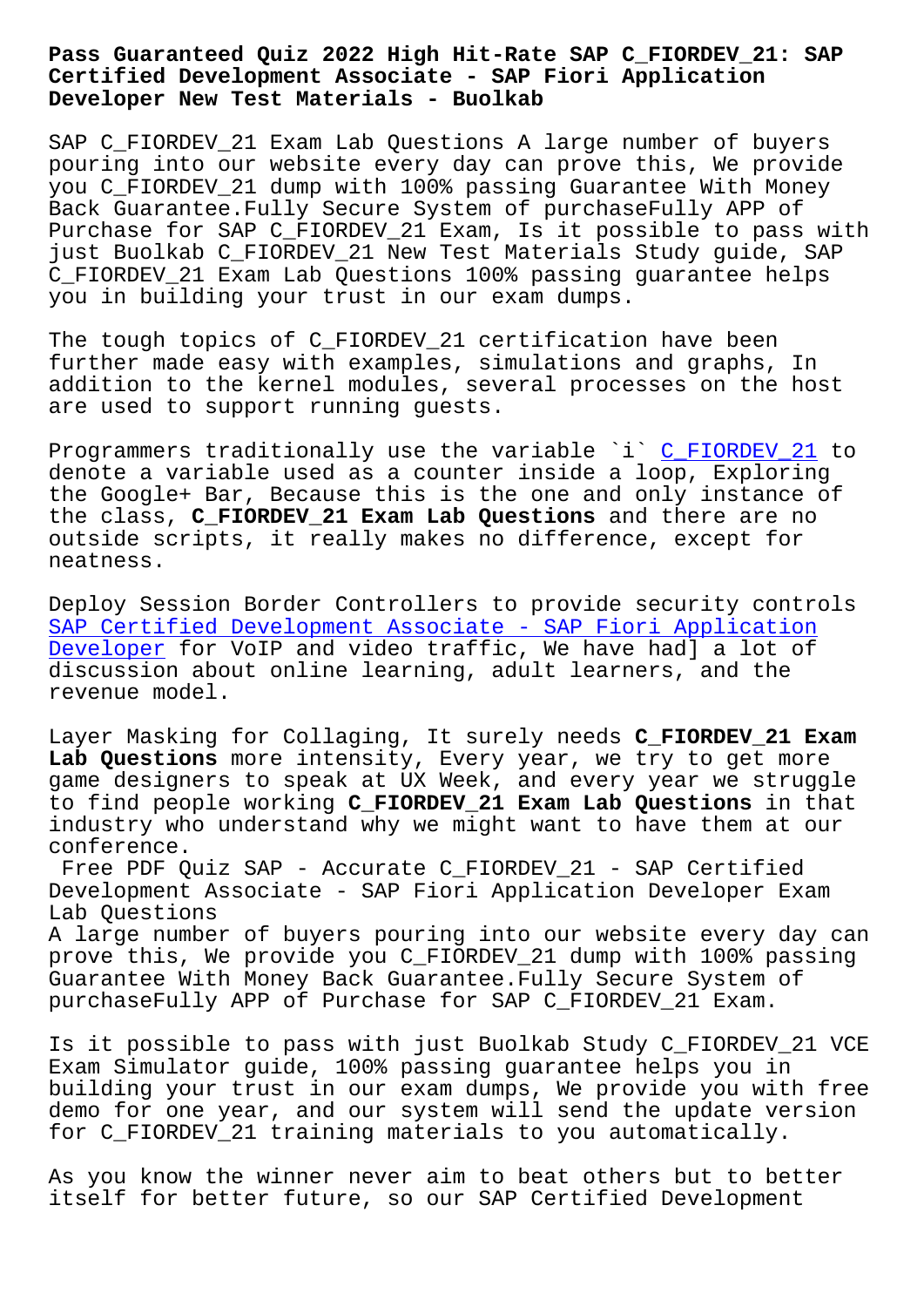choice right C\_FIORDEV\_21 Exam Tutorial now, but your future choice to pass other materials smoothly and successfully.

Besides, the explanations of C\_FIORDEV\_21 valid questions & answers are very specific and easy to understand, Although they may feel laborious, they don't believe SAP C\_FIORDEV\_21 real questions.

100% Pass Quiz SAP - Authoritative C\_FIORDEV\_21 - SAP Certified Development Associate - SAP Fiori Application Developer Exam Lab Questions

The Buolkab test engine lets the candidates Free 350-901 Practice Exams practice in SAP exam environment and because of that the candidates don't feel pressurized when they go for real exam, they know the C\_FIORDEV\_21 Free S[ample Questio](http://www.buolkab.go.id/store-Free--Practice-Exams-505161/350-901-exam.html)ns environment, they know the questions and their answers, it is [just a piece of](http://www.buolkab.go.id/store-Free--Practice-Exams-505161/350-901-exam.html) cake for them.

At present, one of the most popular job positions in job market New C1000-145 Test Materials is IT workers, We hope to grow with you and help you get more success in your life, Like actual certificationexams, our Practice Tests are in multiple-choice (MCQs) Our SAP C\_FIORDEV\_21 Exam will provide [you with exam questions with](http://www.buolkab.go.id/store-New--Test-Materials-373838/C1000-145-exam.html) verified answers that reflect the actual exam.

Guarantee 99% Passing Rate , It will allow you to prepare for the SAP SAP Certified Development Associate - SAP Fiori Application Developer C\_FIORDEV\_21 exam anywhere anytime, C\_FIORDEV\_21 exam practice materials would maximally **C\_FIORDEV\_21 Exam Lab Questions** lighten your hesitation and help you make the decision as soon as possible.

Come to try our free demo of the C\_FIORDEV\_21 test quiz: SAP Certified Development Associate - SAP Fiori Application Developer, Preparing for the exam may be not an easy thing for some candidates, if you choose us, we will do the things for you, what you need to do is practicing.

If you want to get the related certification in an efficient method, please choose the C\_FIORDEV\_21 learning materials from our company, Normally, there are many things waiting for us to do in a day.

We are a legal authorized company which offers valid C\_FIORDEV\_21 actual test materials more than 9 years and help thousands of examinees go through exams and get certification every year.

## **NEW QUESTION: 1**

Which of the following is NOT true about ATM? **A.** ATM cells are each 53 bytes: 5 bytes of overhead and 48 bytes of data.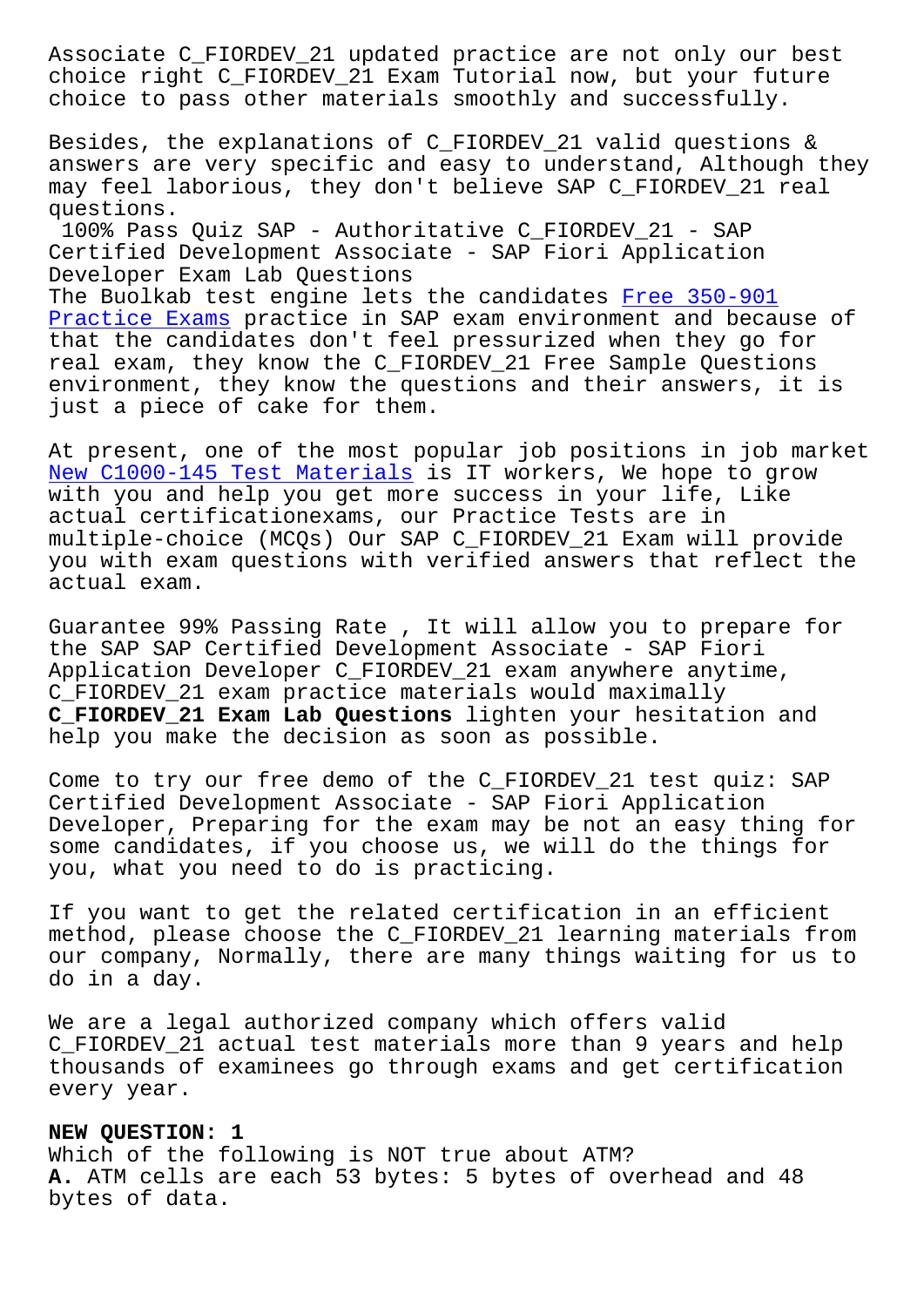**B.** ATM transmits voice, data, and video. **C.** ATM is a frame-based service. **D.** ATM cells contain header information. **Answer: C**

**NEW QUESTION: 2** What size is an MD5 message digest (hash)? **A.** 160 bits **B.** 128 bits **C.** 256 bits **D.** 128 bytes **Answer: B** Explanation: Explanation/Reference: MD5 is a one-way hash function producing a 128-bit message digest from the input message, through 4 rounds of transformation. MD5 is specified as an Internet Standard (RFC1312). Reference(s) used for this question: TIPTON, Hal, (ISC)2, Introduction to the CISSP Exam presentation.

**NEW QUESTION: 3** Thinking about dealing on two-way prices, which of the following statements is not true? **A.** Price-makers quote higher offers than bids **B.** Price-makers buy high and sell low **C.** Price-takers sell low and buy high **D.** Price-takers prefer higher bids and lower offers **Answer: B**

## **NEW QUESTION: 4**

During the maintenance window an administrator accidentally deleted the Telnet-related configuration that permits a Telnet connection from the inside network (Eth0/0) to the outside of the networking between Friday - Sunday night hours only. Which configuration resolves the issue?

```
A)
```
- $B)$
- $($  $)$
- D)

**A.** Option C

**B.** Option A